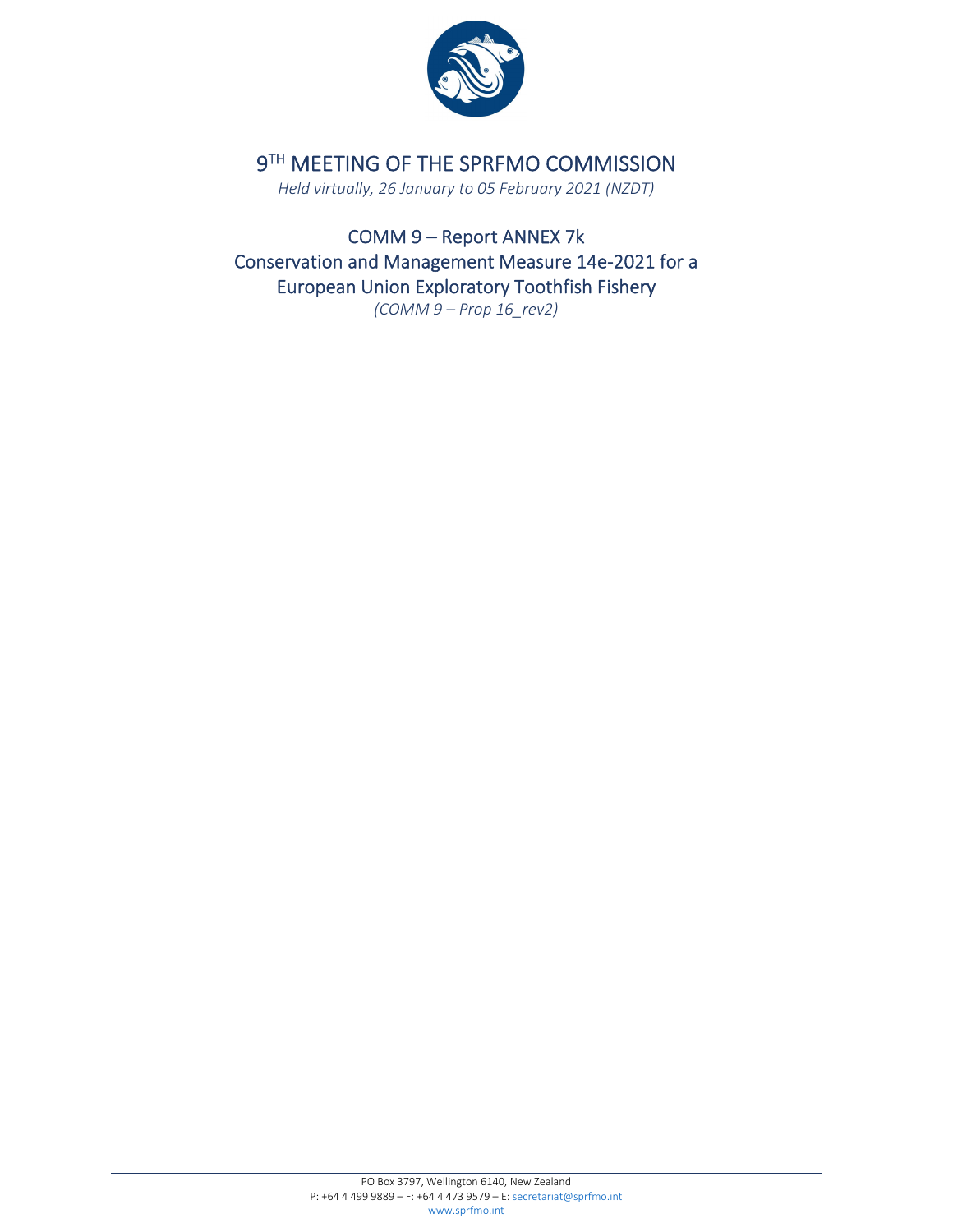

# CMM XX‐2021 for Exploratory Fishing for Toothfish by the European Union in the SPRFMO Convention Area

#### The Commission of the South Pacific Regional Fisheries Management Organisation;

*RECALLING* Article 22 of the Convention on the Conservation and Management of High Seas Fishery Resources in the South Pacific Ocean (the Convention) which provides that a fishery that has not been subject to fishing or has not been subject to fishing with a particular gear type or technique for ten years or more shall be opened as a fishery or opened to fishing with such gear type or technique only when the Commission has adopted cautious preliminary Conservation and Management Measures (CMMs) in respect of that fishery and, as appropriate, non‐target and associated or dependent species, and appropriate measures to protect the marine ecosystem in which that fishery occurs from adverse impacts of fishing activities;

*RECOGNISING* Articles 3(1)(a)(i) and (ii) of the Convention, which call on the Commission, in giving effect to the objectives of the Convention, to adopt CMMs that take account of international best practices and protect the marine ecosystem, particularly ecosystems with long recovery times following disturbance;

*FURTHER RECOGNISING* Articles 3(1)(b) and (2) of the Convention which call on the Commission to apply the precautionary approach and an ecosystem based approach to fishery resources under the mandate of the Convention;

*NOTING* the conservation value of relevant SPRFMO CMMs which will apply to activities anticipated to be undertaken pursuant to this measure, including, *inter alia*, CMM 13‐2020 (Exploratory Fisheries) on the Management of New and Exploratory Fisheries in the SPRFMO Convention Area, CMM 03‐2020 (Bottom Fishing) on the Management of Bottom Fishing in the SPRFMO Convention Area and CMM 09‐2017 (Seabirds) on Minimising Bycatch of Seabirds in the SPRFMO Convention Area;

*AGREEING* that new and exploratory fisheries should not be permitted to expand faster than the acquisition of information necessary to ensure that the fishery can and will be developed in accordance with the principles set out in Article 3 of the Convention;

*RECOGNISING* Article 22(2) of the Convention, which calls on the Commission to adopt preliminary measures that ensure that any new fishery resource is developed on a precautionary and gradual basis until sufficient information is acquired to enable the Commission to adopt appropriately detailed CMMs;

*NOTING* the discussions held at the eighth meeting of the Scientific Committee on the proposal from the EU for an exploratory toothfish fishery (SC8‐DW05\_Rev 2);

*ADOPTS* the following CMM in accordance with Articles 8, 20 and 22 of the Convention: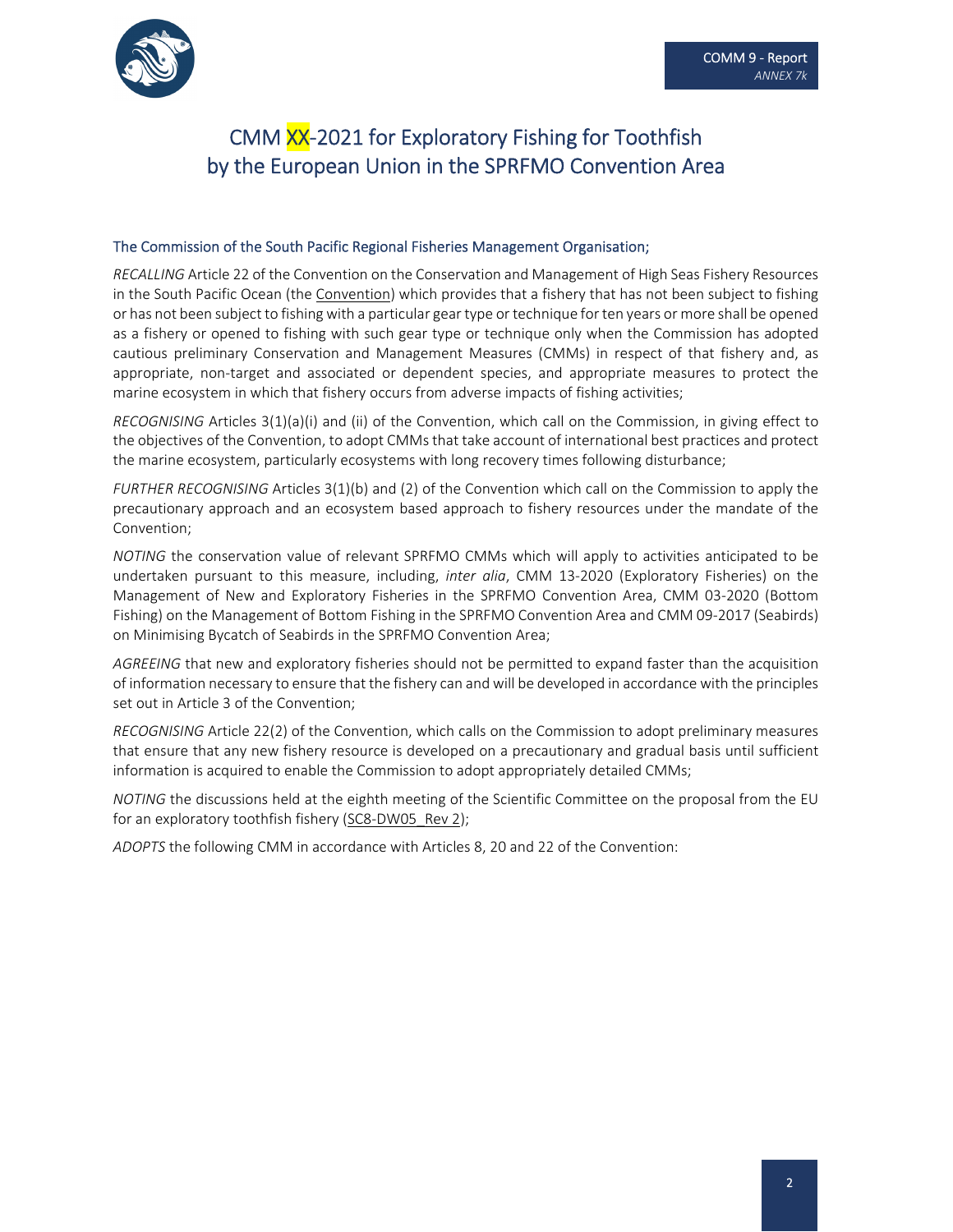

### **OBJECTIVES**

- 1. To allow for exploratory bottom longline1 fishing for toothfish (*Dissostichus spp.),* in the Convention Area on a precautionary and gradual basis according to the best available science to meet the following objectives:
	- a) to further explore the presence and distribution of toothfish in the SPRFMO Convention Area;
	- b) to collect and provide information and data contributing towards the sustainable management of potential toothfish stocks in specific, data‐poor zones of the Convention Area;
	- c) to assess the potential for a future sustainable toothfish fishery in specific zones of the Convention Area;
	- d) to provide occurrence information on marine mammals, seabirds, sharks, skates and rays and other species of concern;
	- e) to better understand patterns of seabirds and marine mammals and their potential for interactions with fishing vessels;
	- f) to evaluate the potential impacts of longlines on non-target associated or dependent species, and vulnerable marine ecosystems;
	- g) to undertake tagging activities on toothfish to enable future studies on the migration of toothfish as well as a preliminary stock assessment.

#### **DEFINITIONS**

- 2. For the purposes of this measure:
	- a) "toothfish" means Patagonian toothfish (*Dissostichus eleginoides*) and Antarctic toothfish (*Dissostichus mawsoni*);
	- b) "bottom longline" means Spanish long‐line system as specified in the CCAMLR Gear Library: https://www.ccamlr.org/en/publications/fishing‐gear‐library

#### **APPLICATION**

- 3. This measure applies to exploratory fishing for toothfish as described in SC8-DW05\_Rev 2 COMM9– PropXX "European Union proposal for exploratory fishing for Patagonian and Antarctic toothfish within the SPRFMO Convention area, 2021-2023".
- 4. None of the obligations in this measure exempt a Member or CNCP from complying with any Convention obligation or any other CMMs adopted by the Commission.

<sup>1</sup> Also referred to as demersal longline.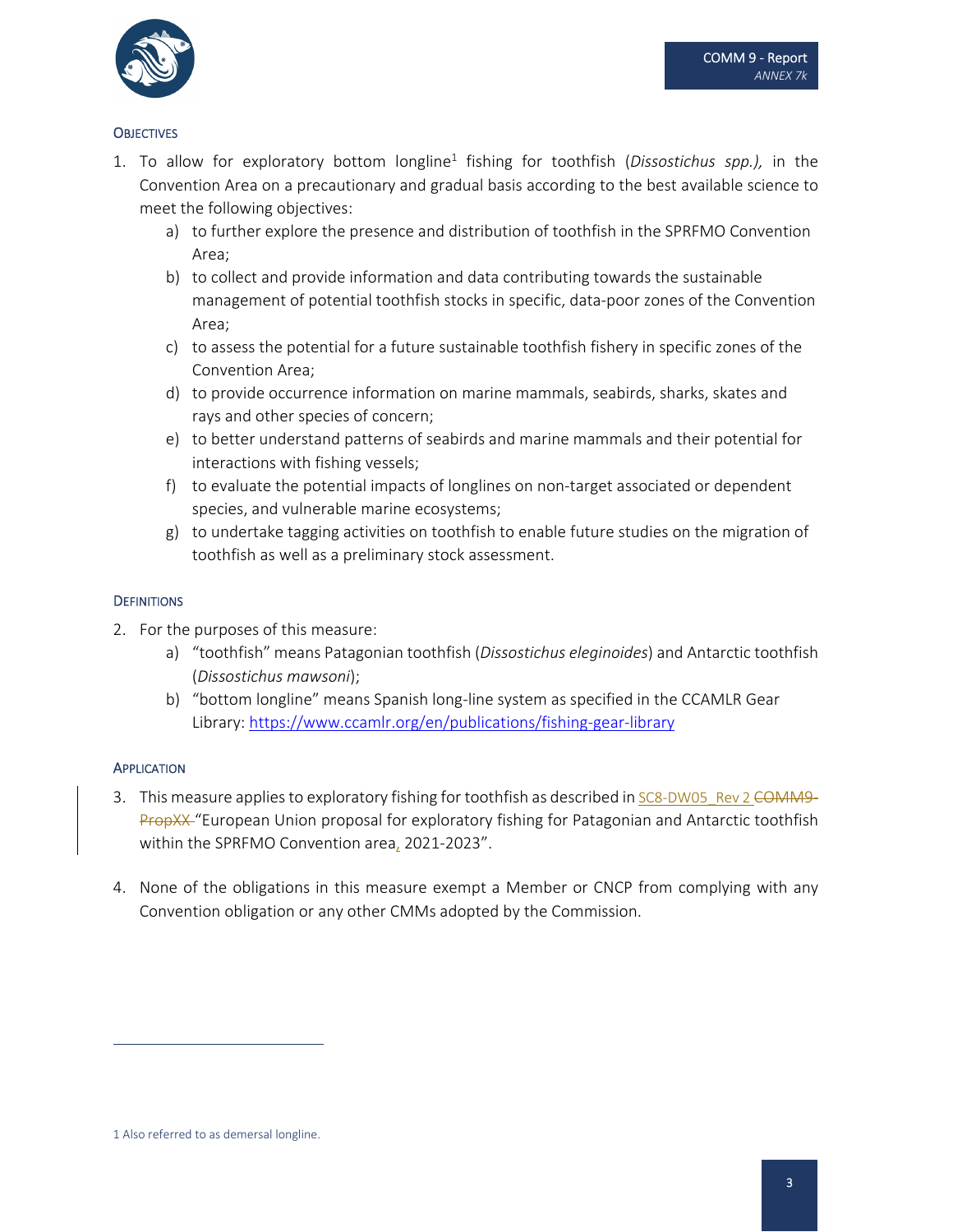

#### DETAILS AND SPECIFICATION OF EXPLORATORY FISHING ACTIVITIES

5. Fishing for toothfish, using the bottom longline method, may be conducted in the exploratory fishing research block identified in Table 1.

Table 1: corner coordinates of the George V Fracture Zone Research Block (GVFZ RB), area ~222,142 km<sup>2</sup>, total fishable area 600‐2500m ~17,415 km2

| <b>GVFZ RB</b> |                       |
|----------------|-----------------------|
| <b>NW</b>      | 50° 30' S, 136° E     |
| NF.            | 50° 30' S, 140° 30' E |
| E-Indent       | 52° 45' S, 140° 30' E |
| E-corner       | 52° 45' S, 145° 30' E |
| <b>SF</b>      | 54° 50' S, 145° 30' E |
| S/M            | 54° 50' S, 136° E     |
|                |                       |

#### DURATION, CATCH AND EFFORT LIMITS

- 6. The exploratory fishing shall comprise three exploratory trips of a maximum duration of 60 consecutive days which may occur any time between 1 May and 31 October, one each in the years 2021, 2022 & 2023.
- 7. The annual toothfish total allowable catch (TAC) shall not exceed 75 tonnes(greenweight), unless the Commission revises the TAC at its annual meeting based on advice of the Scientific Committee. The TAC was considered a precautionary limit by the SPRFMO SC and supports the need to understand other risks like interactions with seabirds, marine mammals or other organisms. Fish that are tagged and returned alive to the sea shall not be counted against this limit. The catch limit of 75 tonnes will allow the collection of a significant amount of scientific information in accordance with the objectives of paragraph 1.
- 8. Fishing operations shall further be limited to a maximum of 5000 hooks per set, and with a maximum of 120 sets per annum. Lines shall be set at least 3nm apart from each other, and not set at previous long-line locations within one calendar year. For this purpose, the date, shoot and haul position of each set shall be recorded by the vessel and imported into its plotter software. Fishing operations shall cease when either the TAC is reached, or if 120 sets have been set and hauled during the 60 consecutive days, whichever is sooner.
- 9. As the catch limit of 75 tonnes is approached, shorter lines shall be set to ensure that the TAC is not overrun. The company and crew of the proposed vessel shall have experience working to catch limits of 75 tonnes or less and use intensive monitoring of catch retained.
- 10. Fishing operations shall be limited to depths between 600m and 2500m to avoid any impact on benthic ecosystems in shallower waters.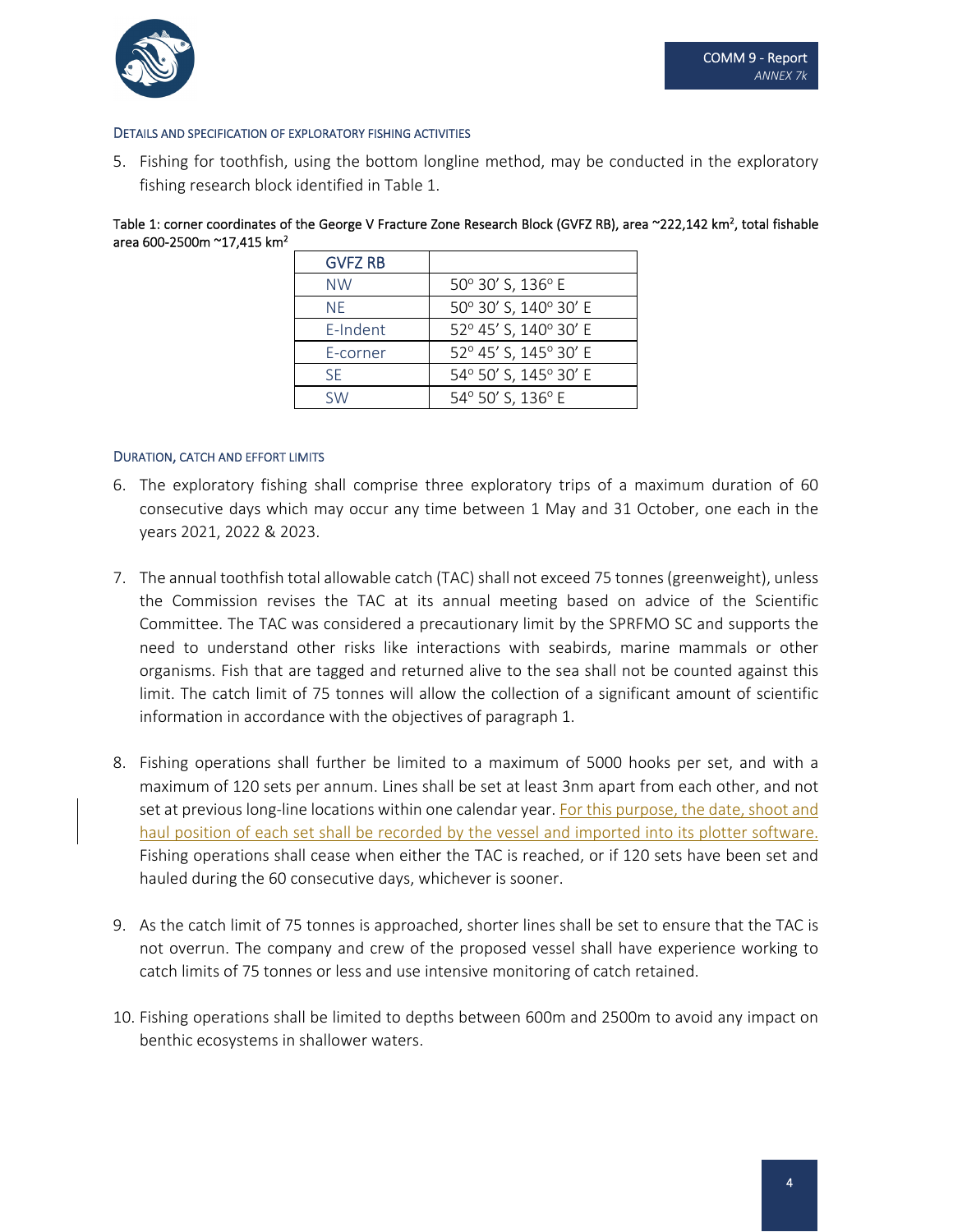

#### MANAGEMENT MEASURES

- 11. Fishing pursuant to this measure shall only take place in accordance with SC8-DW05\_Rev 2 COMM9– PropXX "European Union proposal for exploratory fishing for Patagonian and Antarctic toothfish within the SPRFMO Convention area, 2021‐2023".
- 12. All hooks used will be uniquely marked indicating the vessel- and notified to the Executive Secretary before the beginning of each trip. and fishing campaign.

#### AUTHORISED VESSELS

- 13. The European Union shall designate the vessel *FV Tronio* shall authorised to undertake fishing pursuant to this measure. In the event that the *FV Tronio* vessel is unavailable, an alternative vessel of similar capability and capacity shall be authorised by the European Union to undertake fishing pursuant to this measure only after the replacement vessel has been formally notified to the Executive Secretary who will forward that information to all Members and CNCPs.
- 14. In determining the suitability of an alternative vessel the European Union shall consider, *inter alia*:
	- a) the vessel's ability to conduct the exploratory fishing proposed in paper  $SC8-DW05$  Rev 2 COMM9‐PropXX "European Union proposal for exploratory fishing for Patagonian and Antarctic toothfish within the SPRFMO Convention area, 2021-2023";
	- b) the master and crew's history and track record in comparable research or exploratory fishing;
	- c) the ability of the vessel to provide suitable accommodation, facilities, and operating support for observers on‐board;
	- d) the ability of the vessel to comply with the applicable mitigation measures to seabirds and marine mammals;
	- e) any history of Illegal, Unreported or Unregulated (IUU) fishing by the crew or vessel: consistent with CMM 04‐2017 a vessel on the SPRFMO IUU list, or the IUU list of another competent organisation dealing with fisheries management, shall not be accepted as an alternate vessel.

#### DATA COLLECTION

- 15. In undertaking fishing pursuant to this measure, the vessel shall collect all the data required by current CMMsincluding CMM 02‐2020 (Data Standards) and CMM 03‐2020 (Bottom Fishing) and, to the extent possible, all the data as set out in the paper submitted to the Scientific Committee (SC8-DW05 Rev 2) and subsequently submitted to the Commission (COMM9-PropXX). The vessel shall also collect, to the extent possible, any further data requested by the Scientific Committee for its annual evaluation.
- 16. The vessel shall tag and release *Dissostichus* spp., continuously while fishing, at a rate of 5 fish per tonne green weight. All released toothfish must be double‐tagged, using tags sourced from the CCAMLR secretariat. All toothfish that are not tagged must be retained.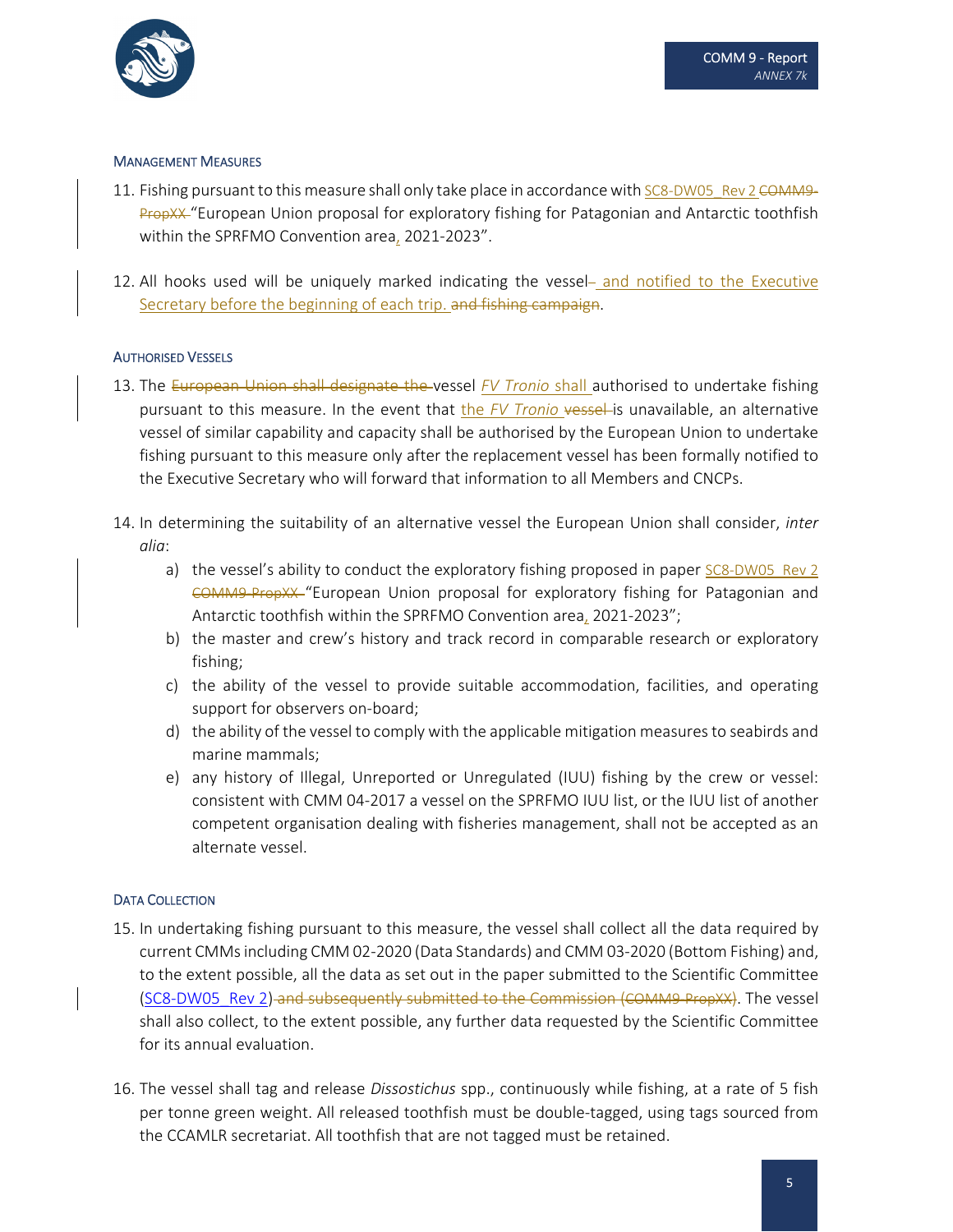

- 17. The length frequency of tagged toothfish shall reflect the length frequency of the catch. The vessel shall achieve a minimum tag‐overlap statistic of 60% for each species of *Dissostichus.*
- 18. Recaptured tagged fish (i.e. fish caught that have a previously inserted tag) shall not be re‐ released, even if at liberty for only a short period.

#### MARINE MAMMALS, SEABIRDS, AND OTHER SPECIES OF CONCERN

- 19. All marine mammals, seabirds, sharks, and skates shall be released alive where possible. Information about birds colliding with the vessel will be recorded and all birds released alive where possible. Sharks and skates released alive shall not be counted as retained catch.
- 20. A vessel fishing pursuant to this measure shall use the following mitigation methods:

*Seabird mitigation measures, in addition to those set out CMM 09‐2017:*

- a) the vessel shall release weights before line tension occurs in line with paragraph 3 of CM 25-02 (2018) of CCAMLR;
- b) there shall be no dumping of offal or discards whilst fishing lines are being set or hauled;
- c) any offal or discards shall be macerated by machine prior to discarding;
- d) discarding shall take place only after hauling has been completed and whilst steaming at a speed of at least 4 knots, and no biological material shall be discarded for at least 30 minutes before the start of any set or during any set;
- e) discarding may only take place from the opposite side of the vessel from the hauling position;
- f) two bird scaring devises(tori lines) shall be deployed when setting lines and at least one bird exclusion device (BED) shall be used to prevent birds entering the hauling area, to the extent allowed by prevailing weather;
- g) in the instance of exceeding the trigger level of 0.01 birds/1000 hooks of CMM 09‐2017, an evaluation of mitigation measures will be made, including ensuring correct implementation of mitigation measures, and strengthening mitigation where possible (e.g. night‐time setting).

*Seal and cetacean bycatch mitigation measures:*

h) any seal or cetacean bycatch will trigger a re-evaluation of fishing strategy. In the event of a cetacean entanglement and possible mortality as a result, prior to all subsequent lines being hauled a one‐hour observation period will be conducted to ensure no whales are present.

#### *Shark, skate, and macrourid bycatch mitigation measures:*

i) If more than 4 individuals of any of the following families Somniosidae, Lamnidae, Cetorhinidae, Alopiidae are caught or if more than 2 individuals of any one of these families of sharks are caught in one haul or set, the vessel shall move on for the duration of the trip, and a next line shall not be set closer than 5nm from the centre of the preceding line;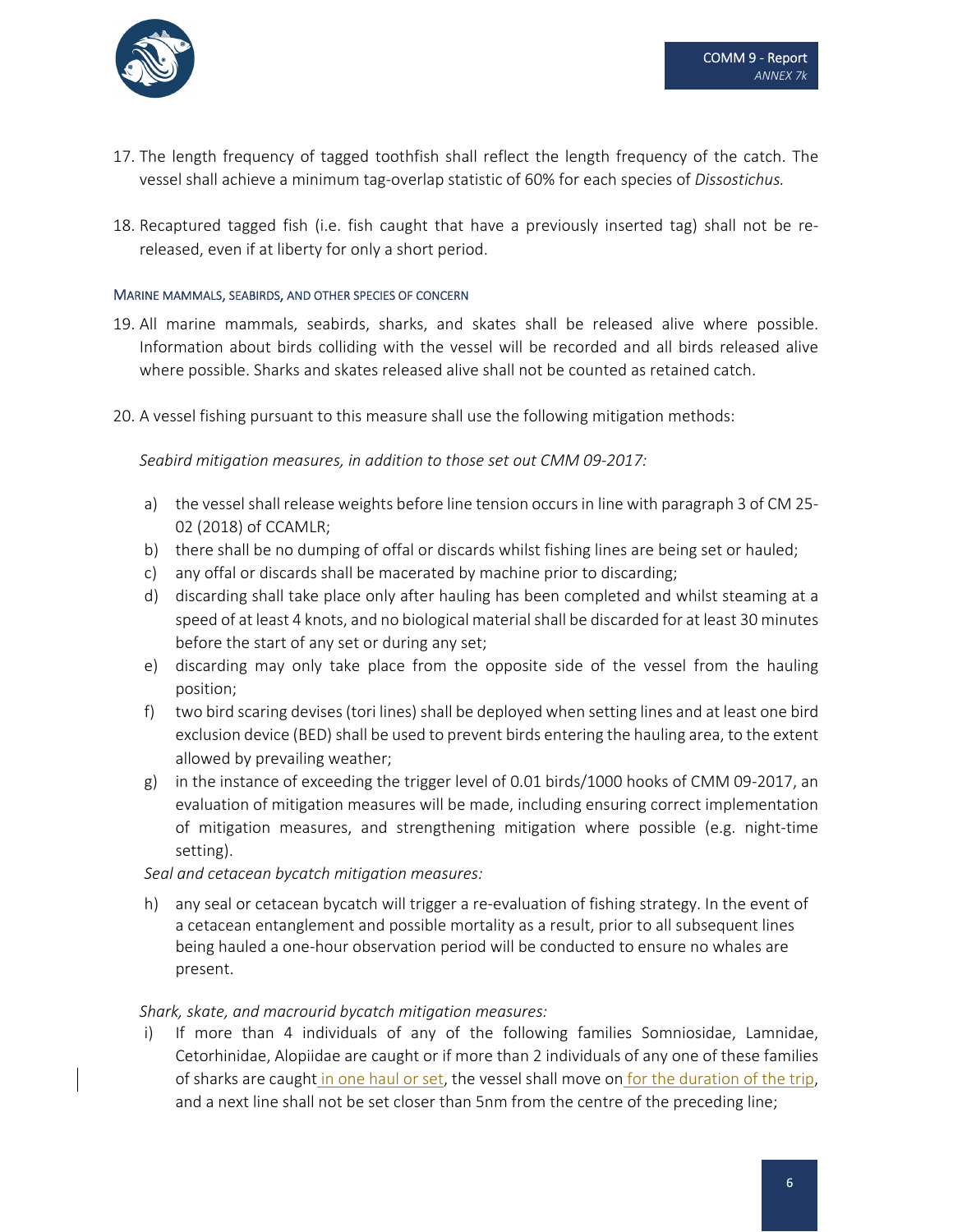- j) If the retained skate by‐catch exceeds 5% of the toothfish catch or reaches a maximum of 100kg in any one haul or set, the vessel will move‐on to another location at least 5nm distant;
- k) Since *Macrourus*spp. can be a common by‐catch speciesin other toothfish longline fisheries, as a precaution the vessel will move-on to another location at least 5nm distant if the bycatch of *Macrourus* spp. reaches 150 kg and exceeds 16% of the catch of toothfish in any one haul or set.

#### DATA COLLECTION FOR MARINE MAMMALS, SEABIRDS, AND OTHER SPECIES OF CONCERN

- 21. The following information shall be collected for encountered marine mammals, seabirds, and other species of concern:
	- a) At least one standardised seabird and marine mammal abundance counts shall be made at the rear of the vessel during the setting of each line and again at the hauling of each line-at the start, middle, end of each event (from set to haul) according to the CCAMLR Scheme of International Scientific Observation standards;
	- b) the observer shall have a target of observing 25% of hooks hauled for marine mammal and seabird interactions. Where observations take place they will be recorded and stored for analyses and/or reference;
	- c) all marine mammals, seabirds, sharks, skates and other species of concern accidentally captured dead or moribund shall be identified, and photographs will be taken. Information about birds colliding with the vessel will be recorded and all birds released alive;
	- d) all dead birds will be retained for formal identification and necropsy;
	- e) opportunistic observations, photography and identification of marine mammals may be undertaken in collaboration with the crew.

# VME

22. All information specified in CMM 03-2020 (Bottom Fishing) relating to bottom fisheries and all data necessary to assess encounters with VMEs shall be collected to enable assessment and monitoring of the distribution of marine ecosystem in the areas fished.

# **MONITORING**

- 23. A vessel undertaking fishing pursuant to this measure shall carry a scientific observer on‐board, as well as a dedicated assistant experienced in at‐sea scientific data collection to assist the observer with biological measurement and data collection. Observer data shall be collected in accordance with the SPRFMO Observer data standard and shall include gear deployment and retrieval data, catch and effort information, biological data collection, and information on marine mammals, seabirds, and other species of concern.
- 24. The scientific observer shall record all relevant biological data as outlined in CMM 02‐2020 to enable the evaluation of existence of the target species in the research area and evaluate the possible impacts of the exploratory fishery on the target stock, associated or dependent species, and marine ecosystems, as well as recording encounters with VMEs, and evaluate document the